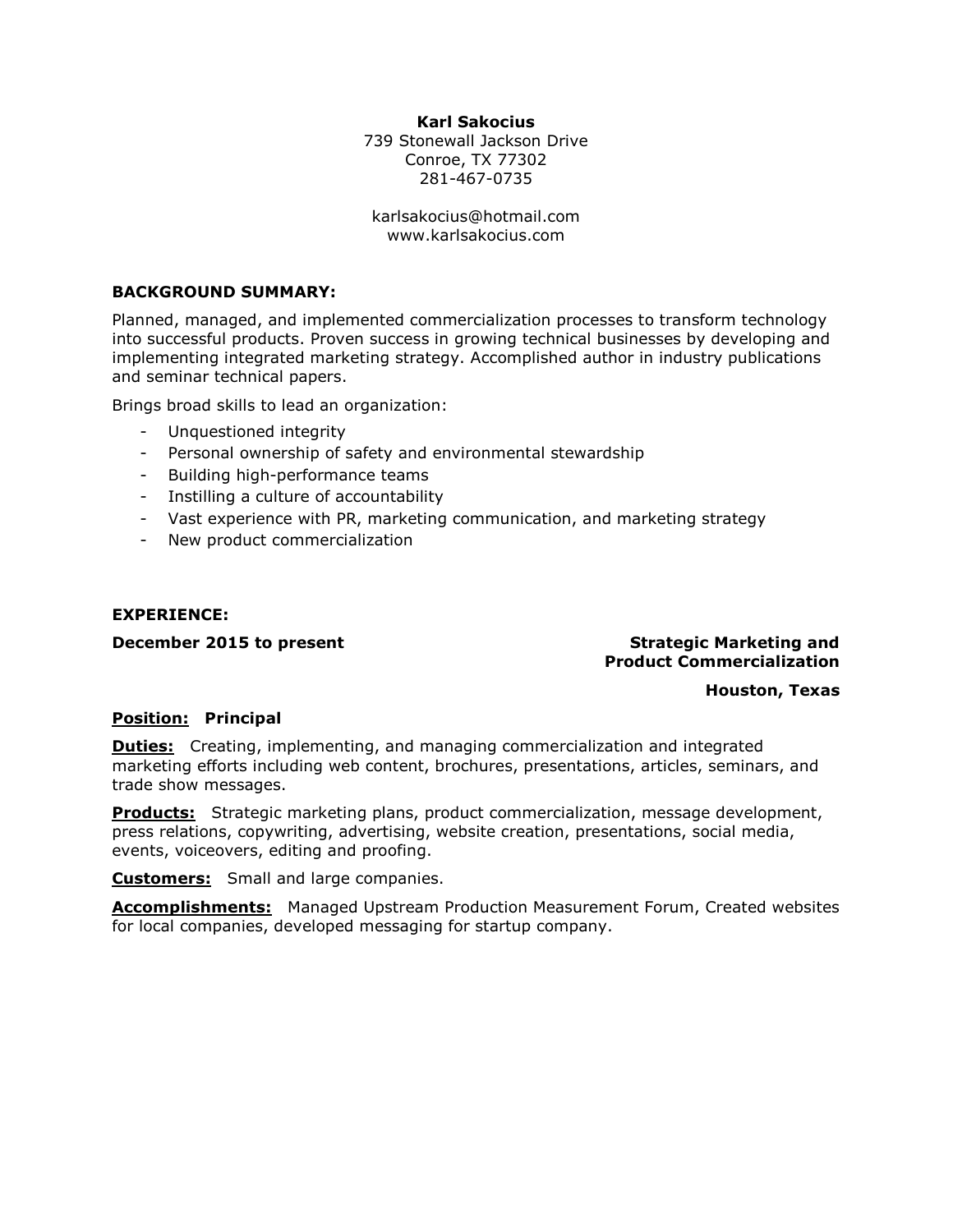## January 2009 to December 2015 Weatherford International, Inc.

### Houston, Texas

# **Position: Senior Marketing Manager**

**Duties:** Responsible for creating and implementing commercialization and integrated marketing efforts to drive growth for the \$2 billion Production Systems Division. Built a team that created campaigns that included web content, brochures, presentations, articles, seminars, and trade show messages.

Products: Comprehensive artificial lift solutions including eight different artificial lift types, controllers, downhole sensors, and surface flowmeters. Software solutions including artificial lift analysis, enterprise-wide field modeling, engineering and design, downhole data analysis, and reservoir analysis. Production and reservoir monitoring including electronic, quartz, and optical sensors.

**Markets:** Both land-based and offshore production oil and gas fields operated around the world by major and independent petroleum producers.

Level of Contact: Marketing efforts are multi-targeted to the field foremen through vice president levels.

**Customers:** All production oil and gas companies.

**Accomplishments:** Commercialized multiple, new products and services resulting in successful market penetration. Created and implemented a new strategy that expanded the existing message to a multidimensional message. The strategy included unique internal and external seminars as well as conventional methods that resulted in significant product expansion into existing accounts.

### 2001 to 2009 eProduction Solutions, Inc.

# Kingwood, Texas

### Position: VP Marketing

**Duties:** Responsible for creating and implementing marketing efforts to generate awareness in the production oil and gas market for the company and solutions offered. Created web site, brochures, presentations, articles, and trade show messages.

**Products:** Hardware solutions including artificial lift controllers, gauges and sensors, and hydraulic and electro-hydraulic control systems. Software solutions including artificial lift analysis, field modeling, downhole data analysis, and reservoir analysis.

**Markets:** Both land-based and offshore production oil and gas fields operated around the world by major and independent petroleum producers.

**Level of Contact:** Marketing efforts were multi-targeted to the field foremen through vice president levels.

**Customers:** All major and many independent oil and gas companies.

**Accomplishments:** Managed the entire brand creation from startup to \$150M in revenue for the company in five years.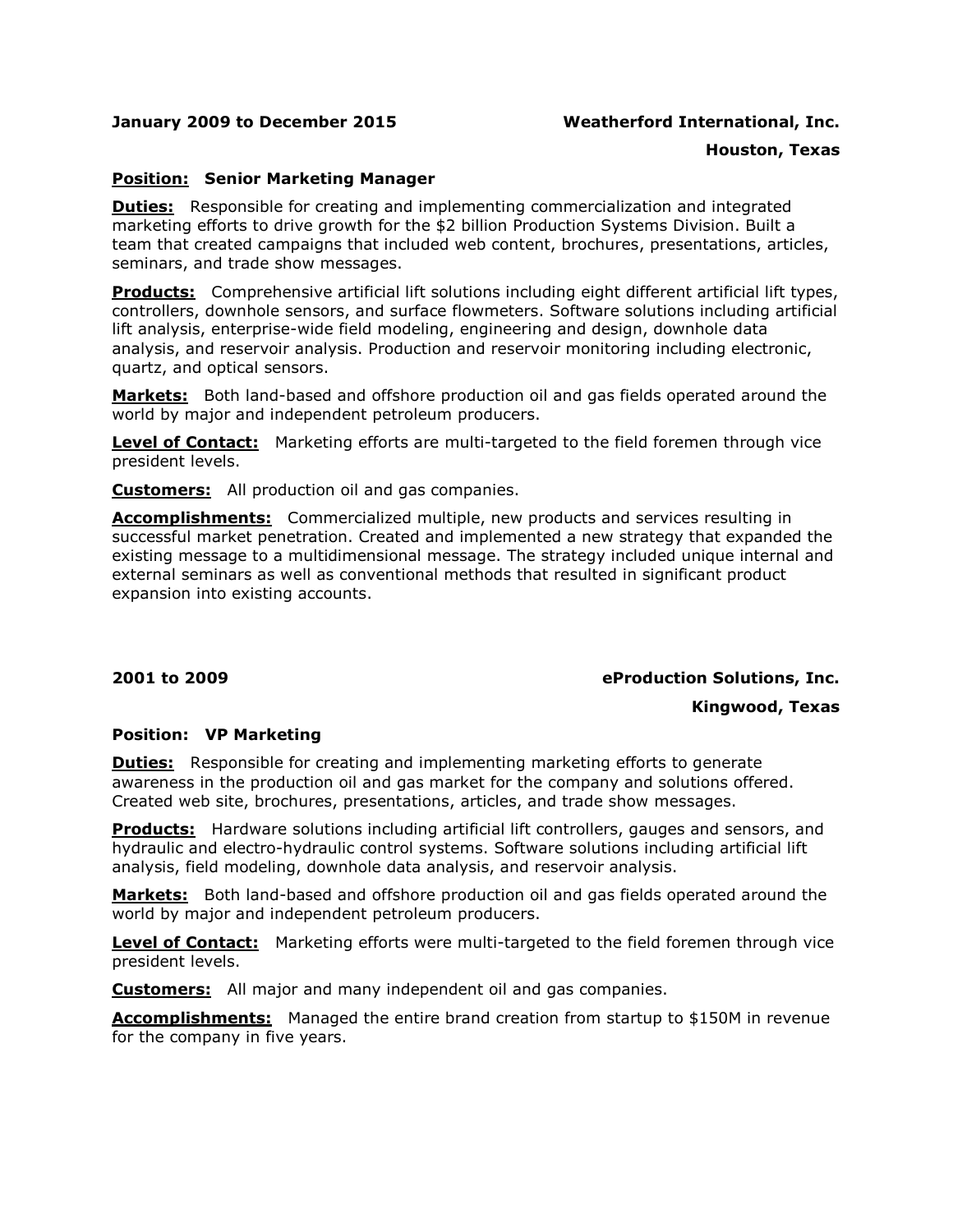# Position: Marketing Director

**Duties:** Expanding company's market share through advertising, trade shows, direct mail, collateral material, and technical documentation.

Products: Artificial lift analysis software.

Markets: North America with limited international effort including Brazil, China, and Indonesia.

**Level of Contact:** Marketing efforts were targeted to field foremen and production engineers.

**Customers:** Major and independent oil and gas producers.

**Accomplishments:** Established the company perception as the premier provider of artificial lift analysis software by reinventing the company brand and communicating the supporting message through trade shows, advertising, articles, technical papers, marketing collateral, and direct mail activities.

### 1996 to 1998

# Platinum Technology, Inc.

Houston, TX

### Position: Product Marketing Manager

**Duties:** Created and implemented marketing campaigns to promote product line to IT market and to sales staff inside the company.

**Products:** Ad-hoc query tools and report writers for relational databases.

Markets: World-wide market but most customers in the United States.

Level of Contact: IT managers to CIOs.

**Customers:** Fortune 1000 companies.

Accomplishments: Trained and assisted sales staff on products sales. Instituted incentive program for sales staff. Presented papers, created advertisements and brochures, promoted products to industry analysts, and developed whitepapers that advanced technical sales.